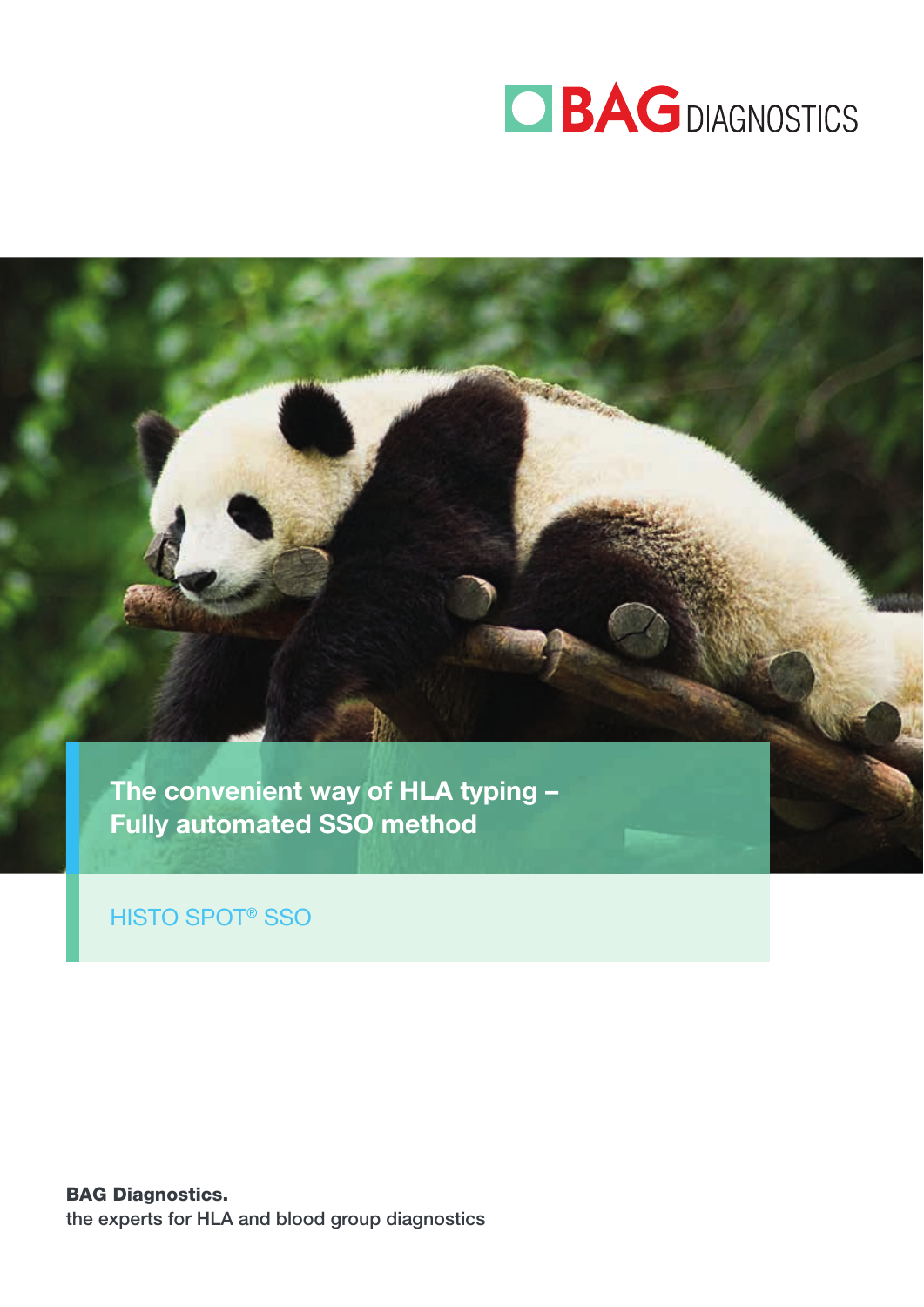# HISTO SPOT<sup>®</sup> SSO system

# for organ transplant and disease association typing

### Fast, simple, flexible - The all-in-one solution

#### Time is always short in the lab? You are looking for a fast, simple and flexible solution for HLA typing?

Then the HISTO SPOT® SSO system is the most convenient method for HLA typing tailored to your needs. The different HISTO SPOT® SSO kits can be combined according to your individual test requirements and the automated assay on the MR.SPOT® processor and user friendly HISTO MATCH software make the system easy to use.

The simplicity and the full automation of the HISTO SPOT® SSO system is reflected in the minimal hands-on-time. Due to its flexibility and speed the system can easily deal with your needs for on call, high throughput and disease association typing.

As a BAG customer you do not only profit from our innovative products, but also from our extraordinary service. BAG is on your side and always happy to help you with your technical enquiries.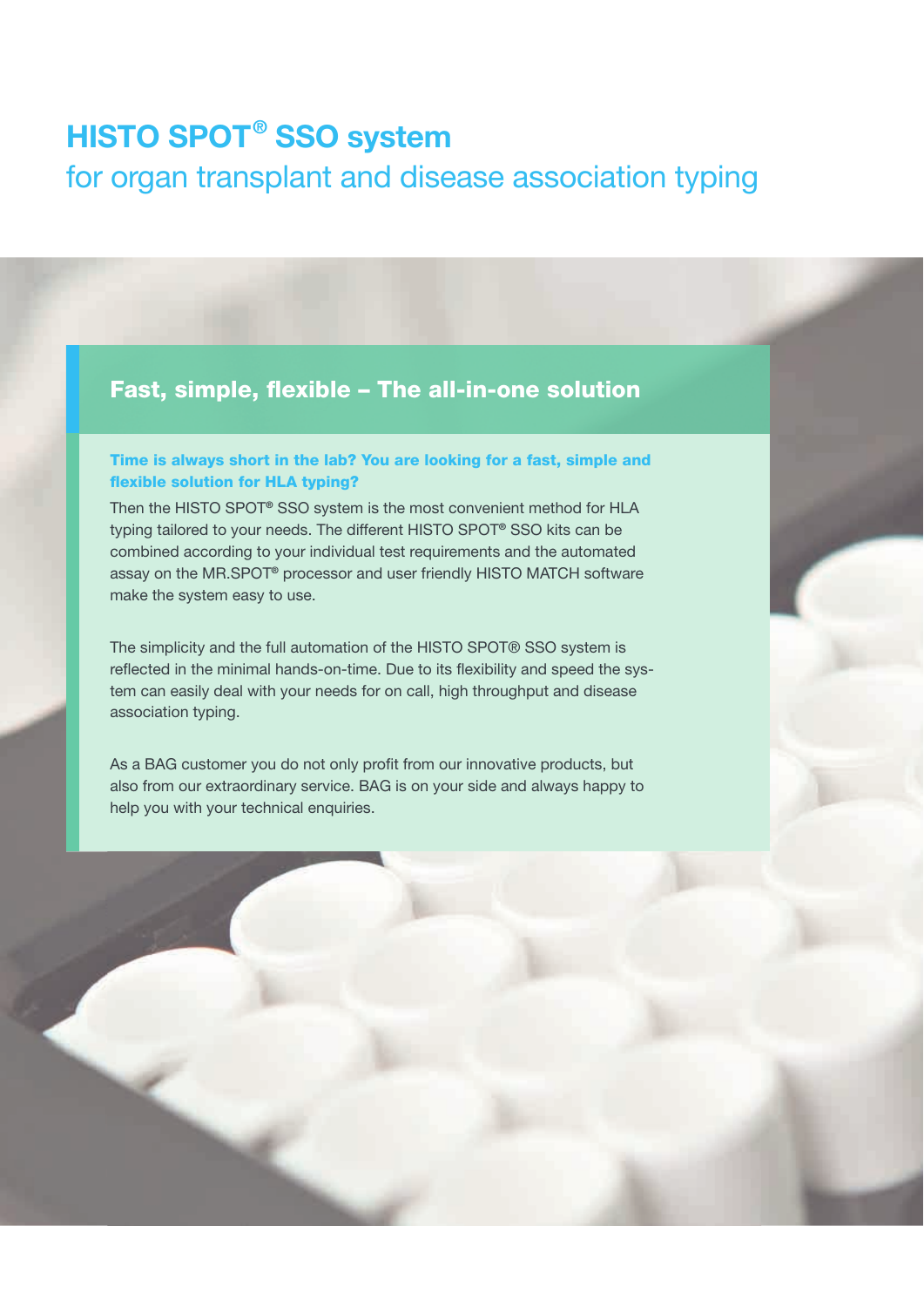# **OBAGDIAGNOSTICS**

### Transplantation diagnostics

#### Automated high throughput HLA typing without ambiguities on the 1<sup>st</sup> field level with:

HISTO SPOT<sup>®</sup> 4D Kits: The standard for low-medium resolution HISTO SPOT<sup>®</sup> On-Call Typing Kit: Most convenient for urgent samples

Flexible typing with increased resolution for most CWD alleles: use complementary Xtend wells for single samples or single loci HISTO SPOT<sup>®</sup> 4D Kits

## HISTO SPOT<sup>®</sup> Xtend Kits

Take a flexible strategy and decide about high resolution depending on requirements or as a second step after having the low resolution result

### Disease associations

HISTO SPOT<sup>®</sup> Coeliac Disease Kit Results give you the risk assignment for Coeliac Disease

#### HISTO SPOT<sup>®</sup> B 4D KIT

Suitable for typing

- B\*27 Morbus Bechterew et al.
- B\*57 Hypersensitivity reaction to Abacavir
- B\*51 Behcet's Disease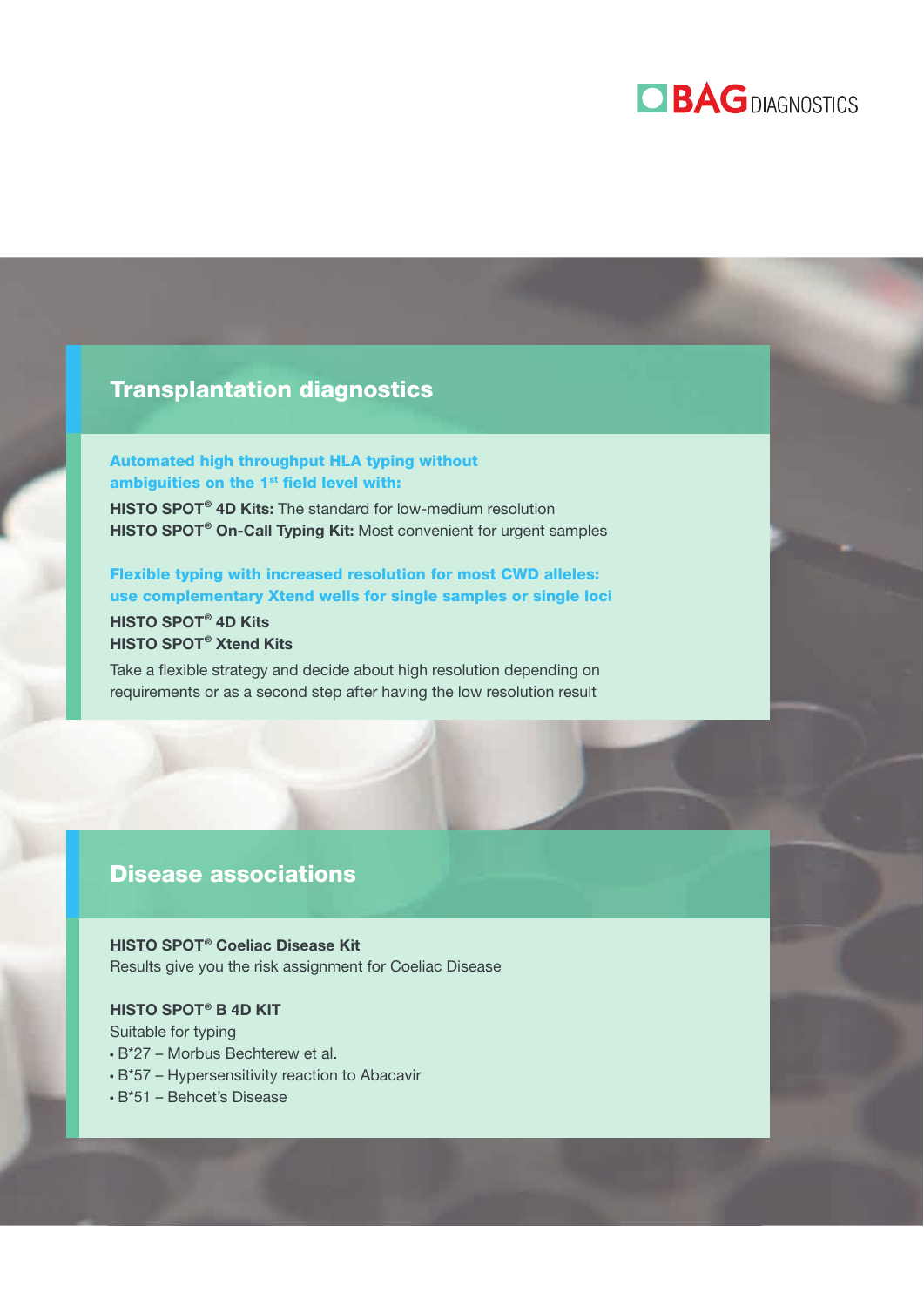# Automated SSO assay on the MR.SPOT<sup>®</sup> 2.0 processor

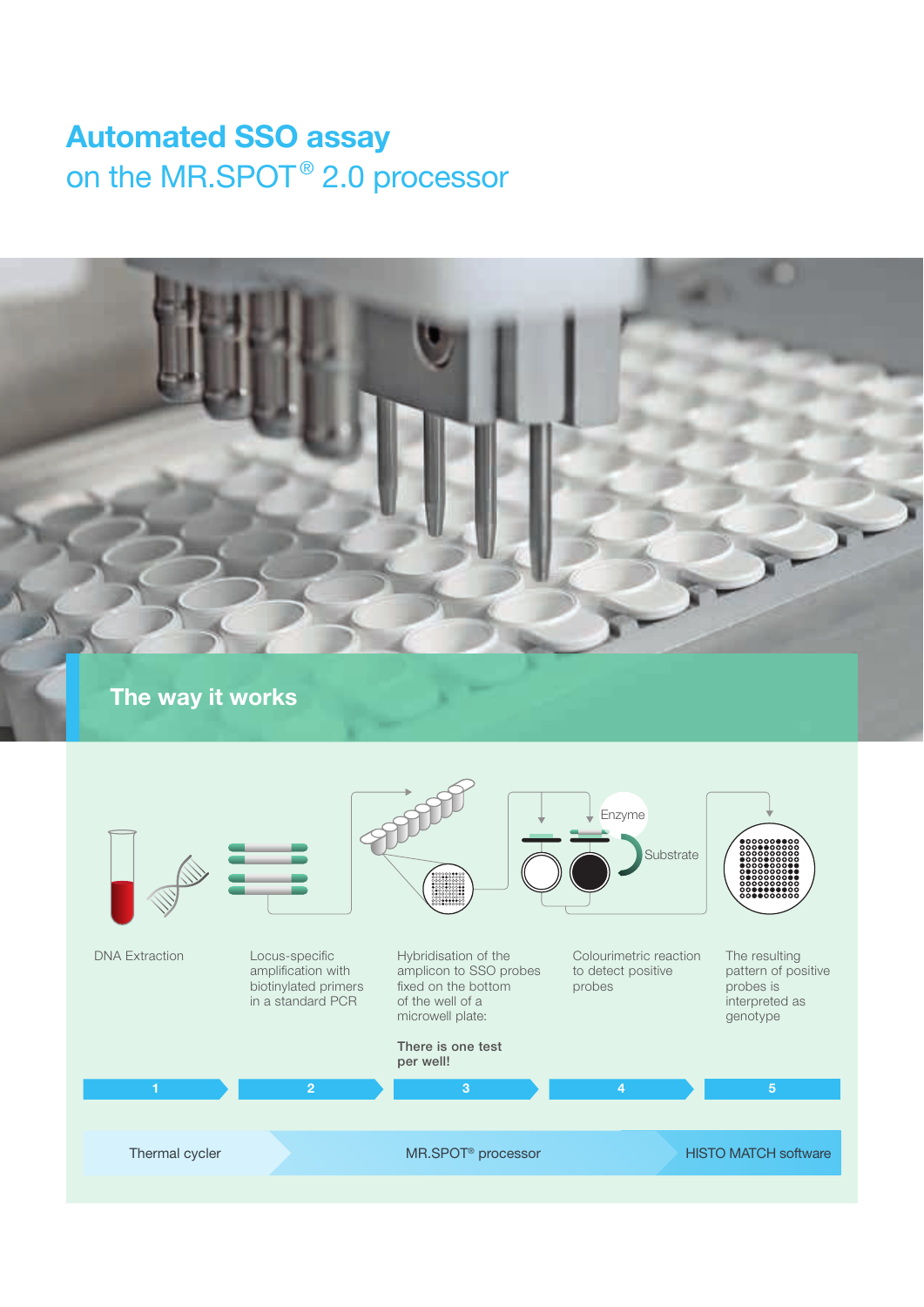

## MR. SPOT<sup>®</sup> makes your life easier

#### The standardised and automated process guarantees high precision and fast results

The MR. SPOT<sup>®</sup> processor runs the whole assay from amplicon to result. Due to fully automated washing and pipetting, the plug and play instrument makes handling very easy. Moreover, MR. SPOT® automatically records the results by an integrated camera and transfers the image to the HISTO MATCH software for convenient interpretation.

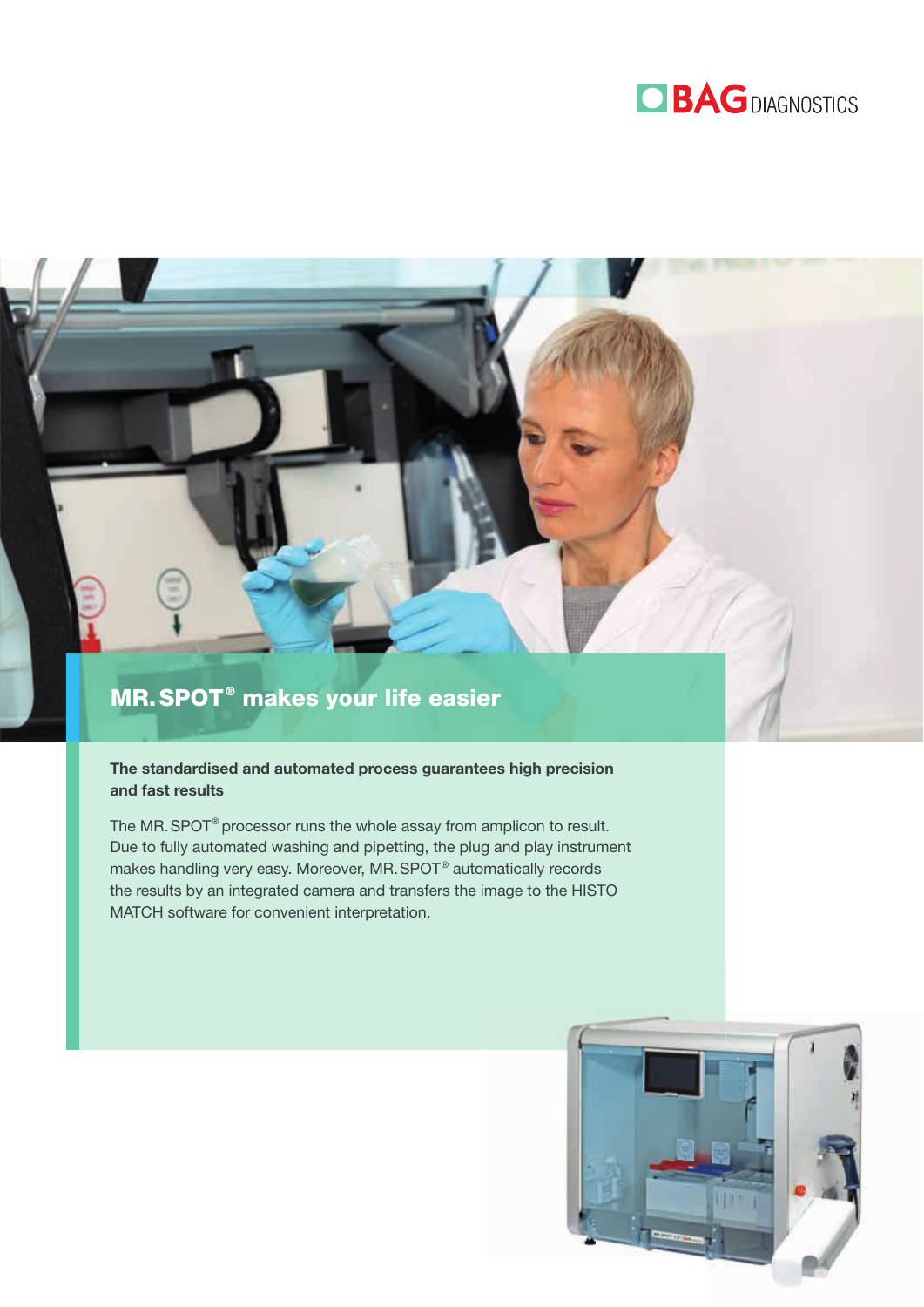# HISTO MATCH Software designed for your needs

Use **HISTO MATCH** for interpretation of your HISTO TYPE SSP results, too!

## HISTO MATCH software convenient interpretation and data management

#### The user friendly HISTO MATCH software is the central workstation of the HISTO SPOT<sup>®</sup> system

- Convenient management of all relevant data regarding patients, samples, worklists, kits, users and processors in a Microsoft SQL Server database
- Efficient work flow management and tracking of samples and results
- $\cdot$  Intuitive interpretation tools for reviewing and editing results
- Customised typing reports
- Network installations including the MR.SPOT® processor and several workplaces based on Microsoft SQL Server
- Integration in LIM systems with customised interfaces
- HISTO MATCH is available in different languages (e.g. English, French, Italian, Spanish, German, Russian)
- HISTO MATCH can be used for interpretation of HLA SSP typing data and HLA antibody diagnostics data, too.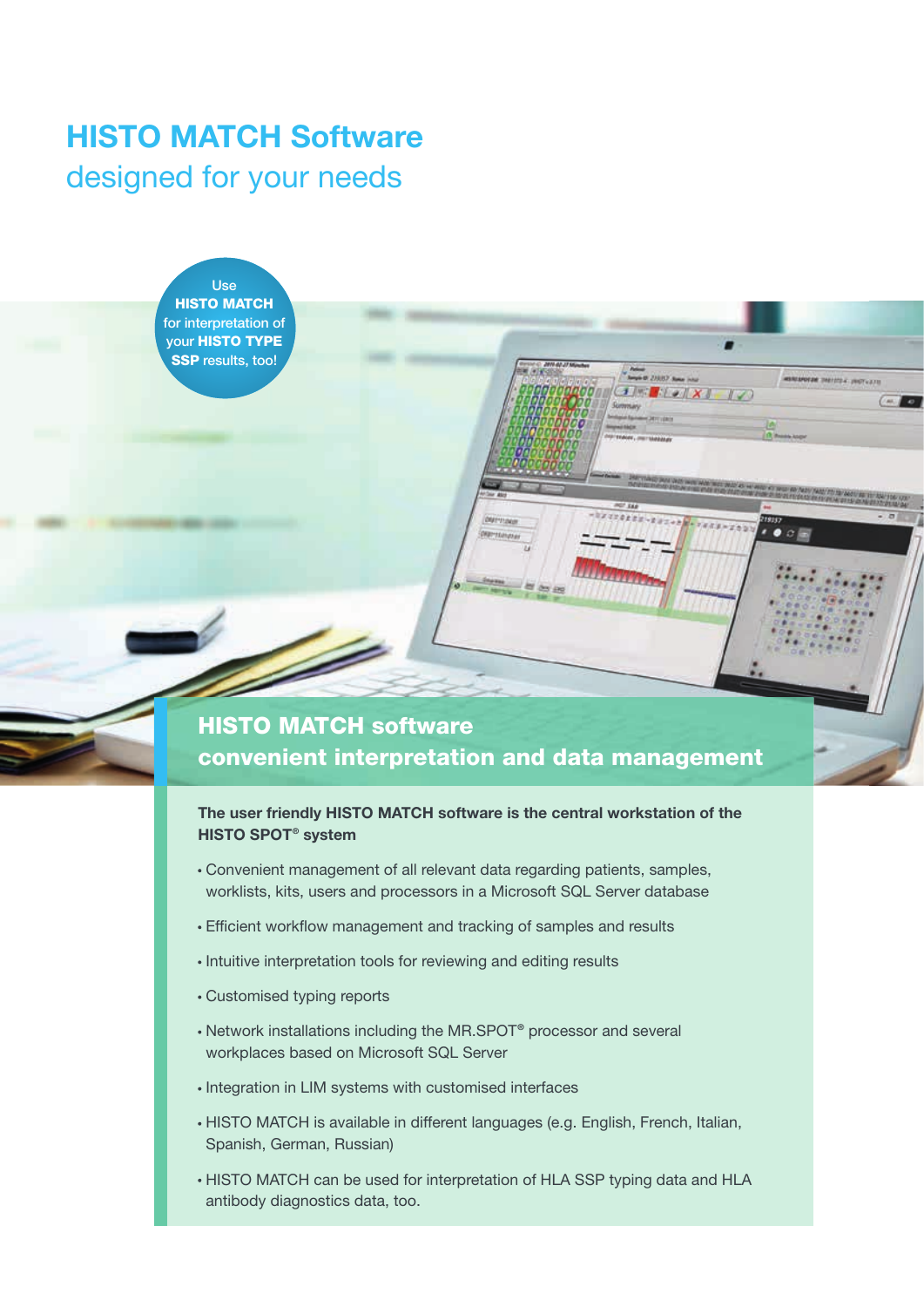



| <b>Product</b>                                | <b>REF</b>       | Package              |
|-----------------------------------------------|------------------|----------------------|
| <b>HLA class I kits</b>                       |                  |                      |
| HISTO SPOT® A 4D                              | 726010           | 96 tests             |
| HISTO SPOT <sup>®</sup> A Xtend               | 726011           | 24 tests             |
| HISTO SPOT® B 4D                              | 726020           | 96 tests             |
| HISTO SPOT <sup>®</sup> B Xtend               | 726021           | 24 tests             |
| HISTO SPOT® C 4D                              | 726030           | 96 tests             |
|                                               |                  |                      |
| <b>HLA class II kits</b>                      |                  |                      |
| HISTO SPOT® DRB1 4D                           | 726040           | 96 tests             |
| HISTO SPOT <sup>®</sup> DRB1 Xtend            | 726041           | 24 tests             |
| HISTO SPOT <sup>®</sup> DRB3/4/5              | 726045           | 24 tests             |
| HISTO SPOT <sup>®</sup> DQB1 4D / DQA1        | 726051           | 96 tests             |
| HISTO SPOT® DPA1 / DPB1                       | 726062<br>726063 | 96 tests<br>24 tests |
|                                               |                  |                      |
| <b>Special application kits</b>               |                  |                      |
| HISTO SPOT <sup>®</sup> On-Call Typing Kit    | 726070           | 10 tests             |
| <b>HISTO SPOT<sup>®</sup> Coeliac Disease</b> | 726071           | 48 tests             |
|                                               |                  |                      |
| <b>Device</b>                                 |                  |                      |
| MR.SPOT <sup>®</sup> Processor                | 726100           | $\mathbf{1}$         |
| MR.SPOT <sup>®</sup> 2.0 Processor            | 726110           | $\mathbf{1}$         |

Reagent Kit **The Contract of Table 12 and Table 126098** 96 tests

Fully automated SSO assay with MR.SPOT<sup>®</sup>

HISTO MATCH Software 726102 1